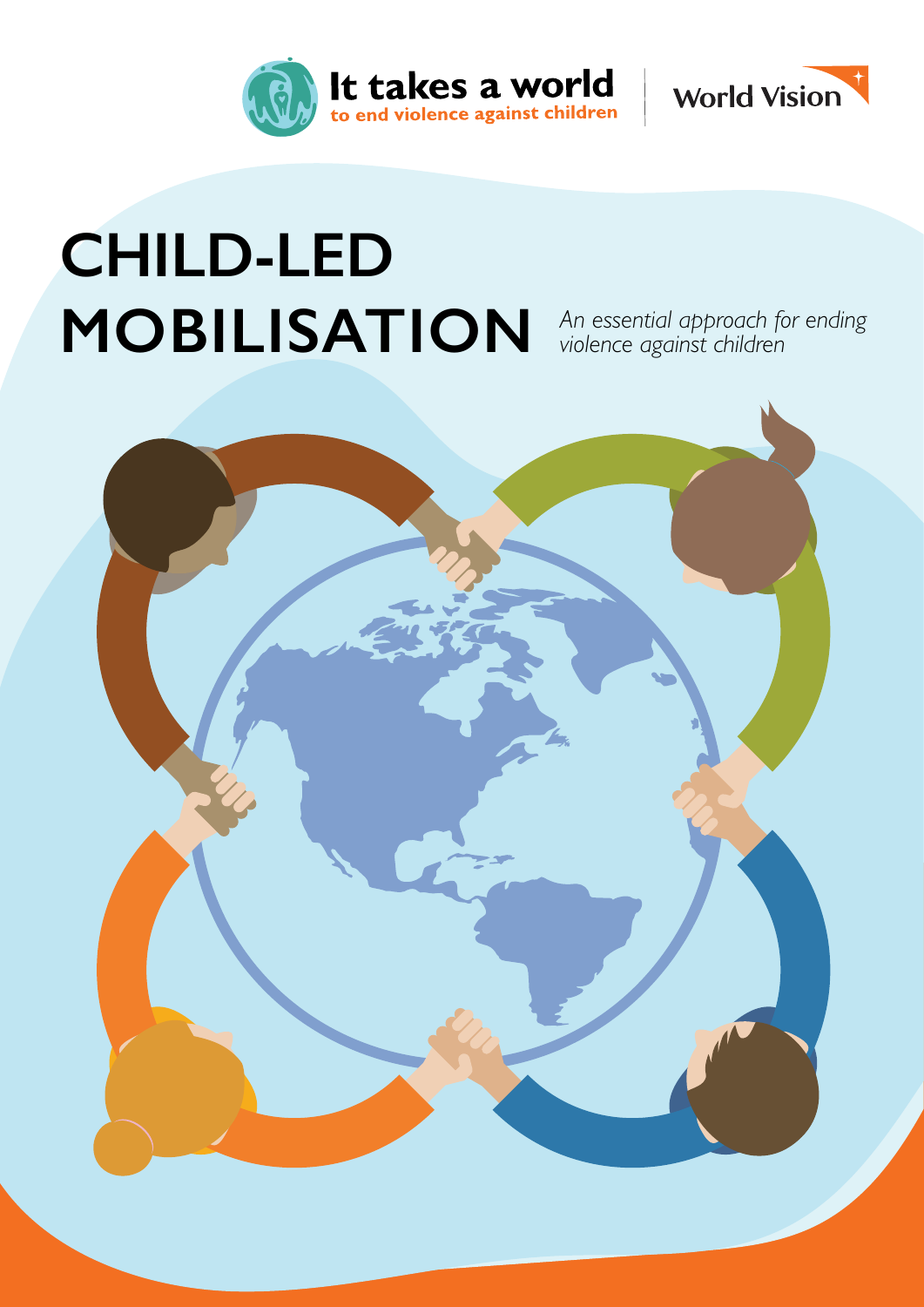# *WHAT IS* **CHILD-LED**<br>CHILD-LED *MOBILISATION?* Child-led mobilisation is an approach that aims to empower, engage and equip children Littled mobilisation is an approach that aims to empower, engage and equip children countries<br>Littled mobilisation is an approach that aims to empower, engage and equip countries<br>and young people to take action toward is e and young people to take action toward social change in their communities and countries<br>through activism and social movements in order to challenge unfair policies, practices or<br>through activism and social movements in ord

Child-lea the colle to take and young people.<br>and young hactivism and social movements people.<br>through activism affect children and young paces and opp<br>attitudes that affect children spaces and opp

Child-led mobilisation of the action toward in order to the children and young people<br>and young people to take action movements in order to the children and young people<br>artitudes that affect children and young people.<br>att to act as key social actors through inclusion and active citizenship by taking public action<br>to act as key social actors through inclusion and active citizenship by taking public action

to achieve their collective goals.

# *What are the main components of the project?*

Children and young people are provided with space and opportunities to engage in social mobilisation and make their voices heard on issues that are relevant to them. They are equipped with the essential skills and tools needed to ensure meaningful and effective participation in social change.

Children and young people develop strategies as activists plan and undertake the actions they want to take to make their communities and countries safer for everyone. This component includes identifying priority issues and selecting mobilisation strategies such as advocacy campaigns, social media action and community conversations with key stakeholders.

# SPACE **ACTION** INFLUENCE

Children and young people contribute to change in policy, practices and attitudes around violence against children by reaching out to decision-makers and stakeholders and presenting their appeals to make positive changes in their communities and countries.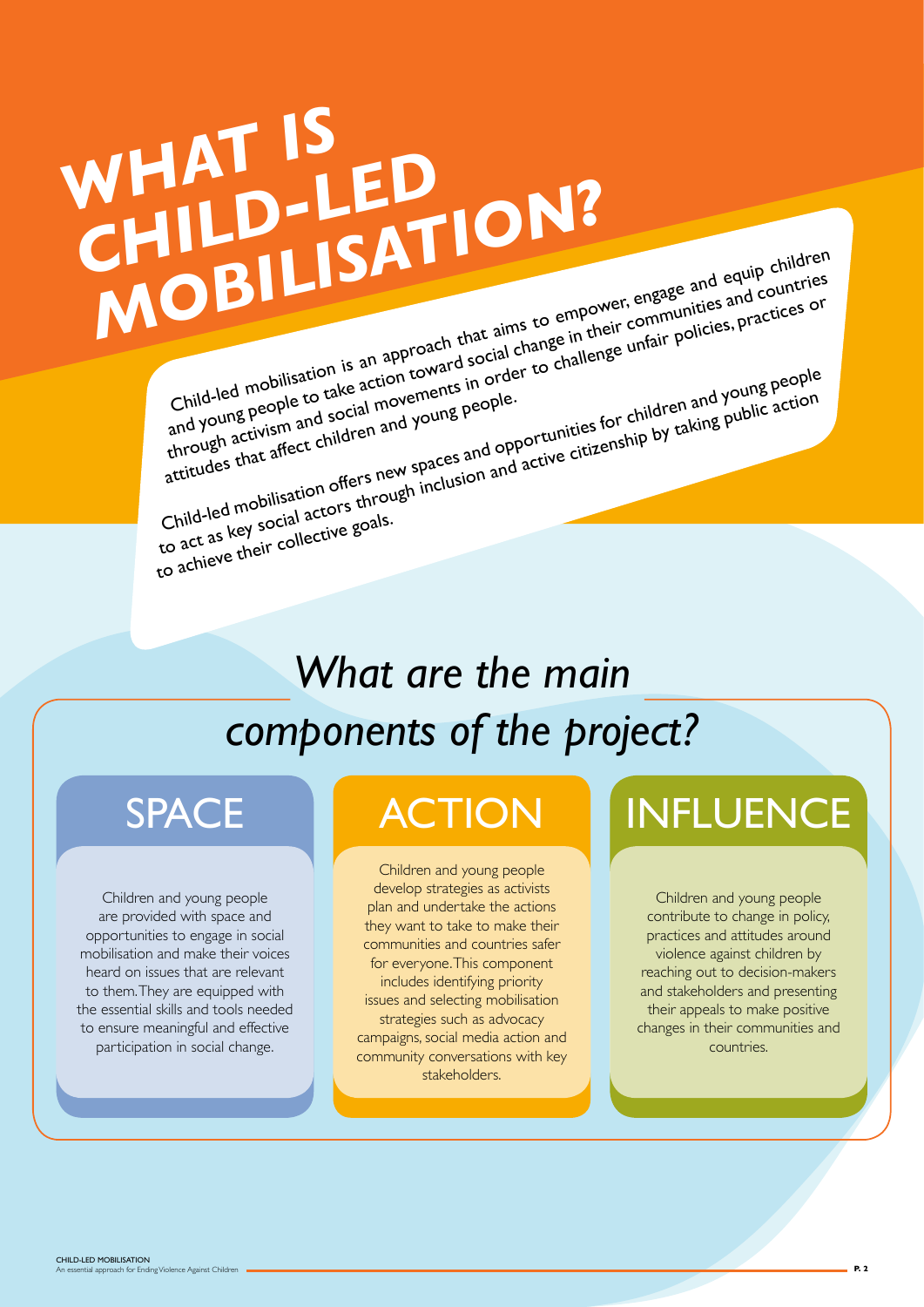## *What are thebenefits of this approach?*

This approach helps to transform communities as a result of children and young people's engagement on issues that are relevant to them. Children and young people are mobilised to use their potential, willingness and enthusiasm for positive change. This approach provides them with advocacy skills, tools and knowledge with an emphasis on civic engagement and social mobilisation.

This approach offers opportunities for children and young people to express their opinions and contribute their ideas to an intergenerational dialogue among other stakeholders and decision-makers at the community and national level.

Child-led mobilisation helps to raise awareness about the contribution that children and young people can make to society by emphasising that they are competent social actors and positive contributors to society.

### *How does the project contribute to the new campaign goal and to the specific children and young people's participation objectives?*

As the campaign to end violence against children seeks to empower children and young people as key drivers and partners, child-led mobilisation provides a beneficial and powerful way to engage them to include their unique knowledge and perspectives in generating ideas to end violence against children.

By participating in mobilisation actions, children and young people contribute to making the campaign more efficient, relevant and sustainable. In many consultations, children and young people have prioritised violence against children as one of their most pressing concerns and asked to be actively involved in actions to address this issue and promote long-term solutions.

Experiences from the field have proven that children and young people can undertake multiple initiatives such as enhance positive and peaceful environments, improve relations with peers to end bullying and harassment, or raise awareness of the need to address violence as a matter of urgency.